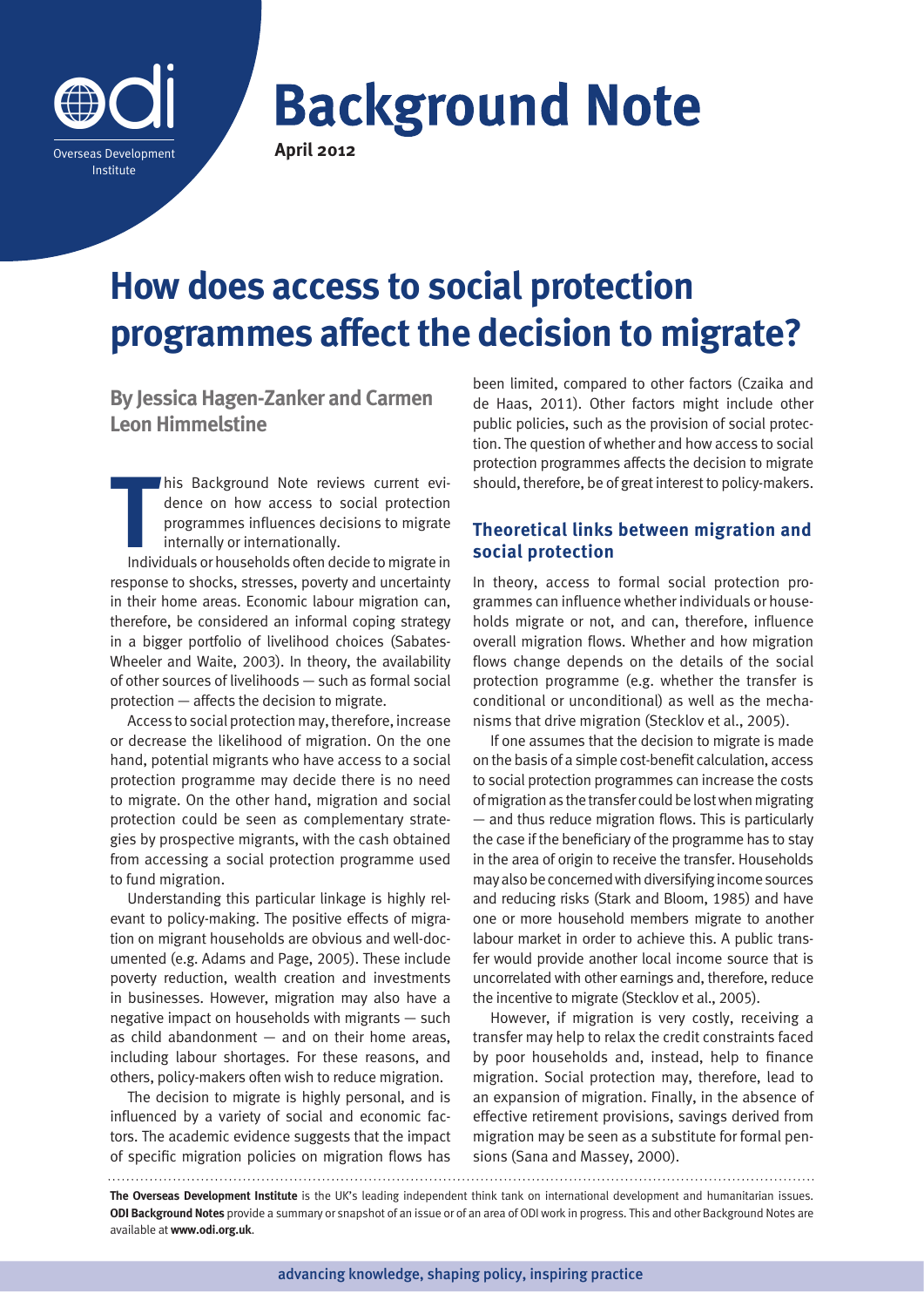So whilst in theory, the provision of social protection affects the decision to migrate in a number of ways, in practice it is difficult to see whether social protection reduces or increases the incentives to migrate without considering the specific programme design and the particular factors that influence the migration decision.

# **Review methodology**

This review focused on empirical studies looking at the impact of access to social protection programmes on 1) individual or household propensity to migrate, and 2) aggregate migration flows in migration source areas in low- and middle-income countries.

We only considered publicly mandated social protection programmes, including cash transfers, public works programmes, health insurance, unemployment insurance, health fee waivers, school subsidies or fee waivers, and asset transfers. Furthermore, we only considered economic labour migration and not other migrant flows, e.g. refugees. A formal literature search was conducted in November-December 2011, using predefined search strings to explore five academic databases, 12 journals and ten websites/ search engines. In addition, six experts in the field suggested relevant studies.

All studies that fit the search criteria were included without further assessment of their quality. We included both qualitative and quantitative studies, but the literature has a strong bias towards quantitative studies (19 studies).

The search resulted in 22 studies that explicitly examine the impact of social protection on migration decisions or aggregate migration flows. The results of these studies are analysed according to type of intervention, beneficiary characteristics and context.

# **Overall findings**

The overall findings of our review are summarised in Table 1. Most studies consider the impact on the individual or household propensity to migrate, with only two looking at the impact on aggregate migration flows. There is a strong geographical bias towards Mexico (nine studies) and South Africa (five studies). Taken together, the studies find a near balance of positive and negative impacts on migration: ten studies find that access to social protection programmes increases migration, while another ten studies show it decreases migration. Five studies find that social protection programmes have no impact on migration.

# **Types of social protection interventions**

The studies consider four distinct types of social protection interventions:

- **•** conditional cash transfers that provide a cash transfer to beneficiaries provided that beneficiaries adhere to a set of pre-defined conditions
- **•** unconditional cash transfers that provide a cash transfer to beneficiaries without any conditions attached
- **•** social insurance schemes that provide a transfer to beneficiaries who have previously contributed to the scheme, for instance pension schemes
- **•** employment guarantee schemes that guarantee a fixed time period of paid employment on public works projects to beneficiaries.

These interventions are now discussed in turn.

#### **Conditional cash transfers**

Looking at five different conditional cash transfers in Latin-America, the studies find a variety of impacts. Again, about half of the studies show that the propensity to migrate increased for households receiving the transfer, while half show a decrease. The possible explanation for an increased propensity to migrate are: 1) the transfer is not large enough to satisfy household needs; 2) the transfer facilitates migration by financing migration; and 3) the conditionalities fail to keep all household members at home. In Nicaragua, for example, the *Red de Protección Social*  transfer appears to have enabled migration of male adults — unconstrained by any of the conditions during times of crisis (Winters et al., 2005).

Even when considering only one intervention, it is far from clear whether access to a conditional cash transfer increases or decreases the propensity to migrate. *Oportunidades* is a conditional cash transfer in Mexico that gives a cash transfer to beneficiary households, provided that households ensure regular school attendance and visits to health clinics, and take nutritional supplements. Four of the six studies on the *Oportunidades* programme in Mexico find that it increased migration. The conditional cash transfer seems to have relaxed credit constraints for households that did not manage to migrate before receiving the transfer  $-$  with the entitlement to a transfer already being sufficient as collateral for a loan (Angelucci, 2004; Angelucci, 2011).

Azuara (2009) also finds an increase in the propensity to migrate and suggests that the school attendance condition may have increased potential migrants' marginal productivity and, therefore, increased the returns to migration. Rubalcava and Teruel (2006)  $-$  explaining a greater propensity to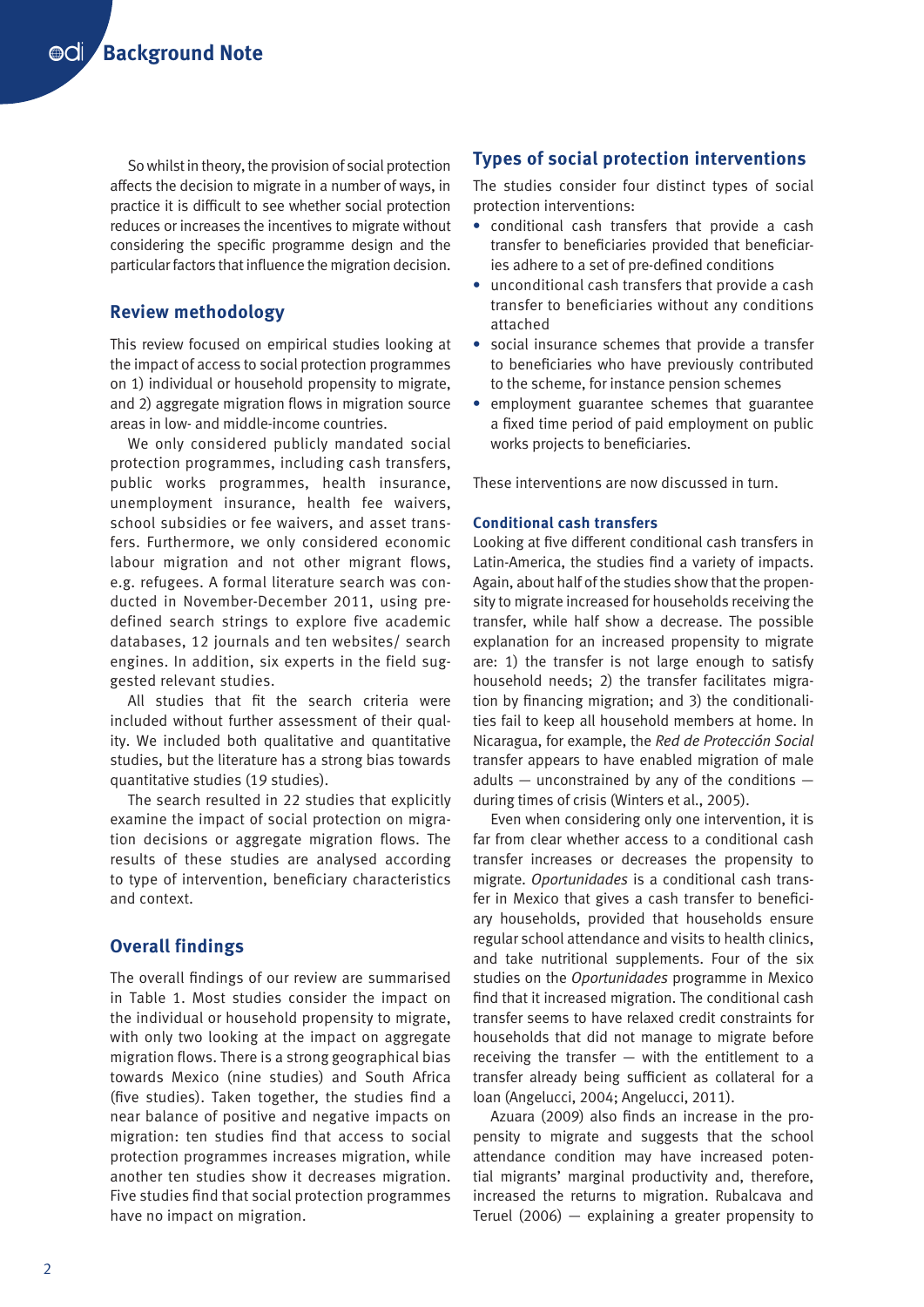migrate internally — argue that the transfer made it financially feasible for young couples to move away from the main household.

However, two studies find a decrease in the propensity to migrate as a result of *Oportunidades*. It appears that the transfer may reduce migration of beneficiaries in the short term due to compulsory school attendance and other conditions (Behrman et al., 2008; Steklov et al., 2005). More research is needed to understand whether conditional cash transfers prevent migration

**Table 1. Studies on the impact of social protection on propensity to migrate and aggregate migration flows**

| <b>Author</b>                    | <b>Country</b>               | <b>Social protection programme</b>                                            | <b>Type of programme</b>                                                                                  | Impact on propensity to migrate/<br>aggregate migration flows |
|----------------------------------|------------------------------|-------------------------------------------------------------------------------|-----------------------------------------------------------------------------------------------------------|---------------------------------------------------------------|
| Angelucci (2004)                 | Mexico                       | Oportunidades                                                                 | Conditional cash transfer                                                                                 | Increase (international)                                      |
| Angelucci (2011)                 | Mexico                       | Oportunidades                                                                 | Conditional cash transfer                                                                                 | Increase (international)<br>No impact (domestic)              |
| Azuara (2009)                    | Mexico                       | Oportunidades                                                                 | Conditional cash transfer                                                                                 | Increase                                                      |
| Behrman et al. (2008)            | Mexico                       | Oportunidades                                                                 | Conditional cash transfer                                                                                 | Decrease                                                      |
| Stecklov et al. (2005)           | Mexico                       | Oportunidades                                                                 | Conditional cash transfer                                                                                 | Decrease (international)<br>No impact (domestic)              |
| Gonzalez-Konig &<br>Wodon (2005) | Mexico                       | Procampo                                                                      | Conditional cash transfer for farmers                                                                     | Decrease                                                      |
| Sana & Massey (2000)             | Mexico                       | Social insurance (contributory)                                               | Unemployment insurance<br>Disability pay<br>Free medical care<br>Day-care for children<br>Old age pension | Decrease                                                      |
| Sana & Hu (2007)                 | Mexico                       | Social insurance (contributory)                                               | Unemployment insurance<br>Disability pay<br>Free medical care<br>Day-care for children<br>Old age pension | Decrease                                                      |
| Da Mota (2008)                   | <b>Brazil</b>                | Bolsa Familia                                                                 | Conditional cash transfer                                                                                 | Decrease                                                      |
| Winters et al. (2005)            | Honduras<br>Nicaragua        | Programa de Asignacion Familiar<br>Red de Protección Social                   | Conditional cash transfer                                                                                 | No impact for Honduras<br>Increase for Nicaragua              |
| Ardington et al. (2009)          | South Africa                 | Old-Age Grant                                                                 | Non-contributory pension                                                                                  | Increase                                                      |
| Inder & Maitra (2004)            | South Africa                 | Old-Age Grant                                                                 | Non-contributory pension                                                                                  | Increase                                                      |
| Posel et al. (2006)              | South Africa                 | Old-Age Grant                                                                 | Non-contributory pension                                                                                  | Increase                                                      |
| Sienaert (2008)                  | South Africa                 | Old-Age Grant                                                                 | Non-contributory pension                                                                                  | Increase                                                      |
| Sienaert (2007)                  | South Africa                 | Old-Age Grant                                                                 | Non-contributory pension                                                                                  | Increase                                                      |
| Deshingar et al.<br>(2010)       | India                        | Mahatma Gandhi National Rural<br><b>Employment Guarantee Act</b><br>(MGNREGA) | Employment guarantee scheme                                                                               | No impact                                                     |
| Jacob (2008)                     | India                        | MGNREGA                                                                       | Employment guarantee scheme                                                                               | No measurable impact                                          |
| NFIW (2008)                      | India                        | MGNREGA                                                                       | Employment guarantee scheme                                                                               | Decrease                                                      |
| Hagen-Zanker et al.<br>(2009)    | Albania                      | Social insurance (contributory)                                               | Social assistance<br>Old Age allowance<br>Disability pay<br>Unemployment benefit<br>Maternity allowance   | Decrease                                                      |
| Greenwood et al.<br>(1999)       | 60<br>countries of<br>origin | Social insurance (contributory)                                               | Old-age pensions<br>Sickness programmes<br>Unemployment benefit<br>Family assistance                      | Decrease                                                      |
| Greenwood &<br>McDowell (2011)   | 82<br>countries of<br>origin | Social insurance (contributory)                                               | Old-age pensions<br>Sickness programmes<br>Unemployment benefit<br>Family assistance                      | Decrease                                                      |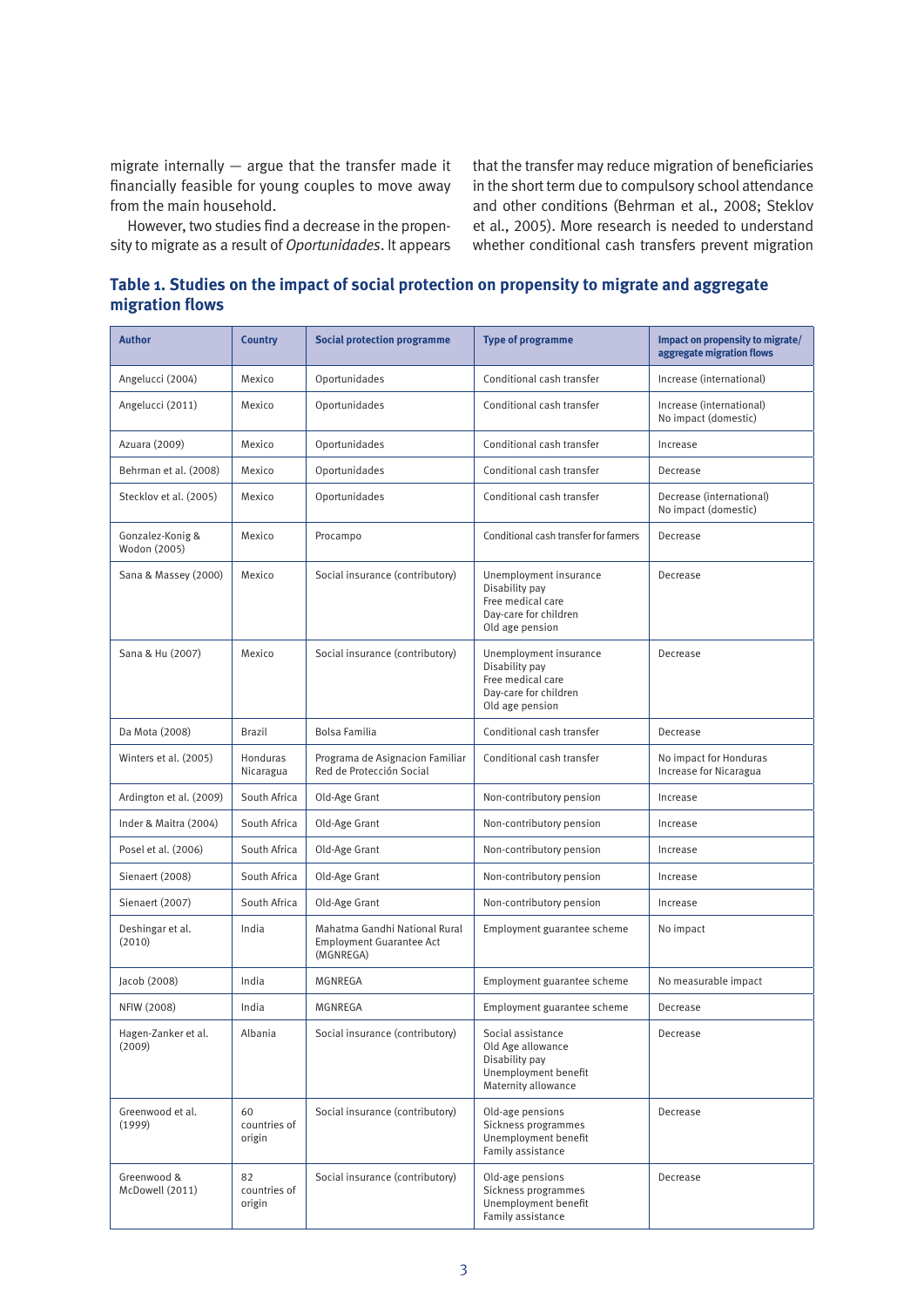**Background Note Odi** 

by restricting individual choices through conditions or by improving beneficiaries' living conditions.

#### **Unconditional cash transfers**

There are five studies on the *Old Age Grant* in South Africa, which is a non-contributory pension for older persons. All studies in the review show that the Old Age Grant led to an increase in migration. There is strong evidence that receipt of the Old Age Grant by a pensioner within a multi-generational household enabled workingage adults in the household — particularly females — to seek employment in urban centres, thereby overcoming previous credit constraints and enabling them to spend more time searching for work. Migration is facilitated, because the Old Age Grant provides households with an additional income to finance migration and as the older person is available to stay behind and to look after children living in the household (Posel et al. 2006).

#### **Social insurance**

A number of macro-economic studies on access to social insurance in a large number of countries (e.g. Greenwood et al., 1999), as well as in-depth studies on social insurance programmes in Mexico and Albania (Sana and Massey, 2000; Sana and Hu, 2007; Hagen-Zanker et al., 2009), find that an increase in social insurance coverage is linked to a decrease in migration.

Two studies on Mexico, for example, consider Mexico's social insurance system, which includes unemployment insurance, disability pay, free medical care, day care for children and old-age pensions. These studies show that those who have access to social insurance had a lower propensity to migrate, while those without access were more likely to migrate, possibly because of concerns about poor retirement prospects at home (Sana and Hu 2007; Sana and Massey 2000). The authors argue that savings built up during the course of migration can be seen as a substitute for a formal pension.

However, the causal relation between social insurance and migration is far from clear: access to social security indicates that the beneficiary has a stable and relatively well-paid job in the formal sector. Further research needs to analyse whether it is the job or the associated social insurance provision that provides the disincentive for migration.

#### **Employment guarantee schemes**

The *Mahatma Gandhi National Rural Employment Guarantee Act* (MGNREGA) is an employment guarantee scheme in India that provides up to 100 days of paid employment on public works to rural households each year. Despite its potential to provide beneficiaries with

a stable income source, it did not have a clear impact on overall migration — though some evidence suggests that distress migration was reduced (Deshingar et al., 2010). It is possible that overall migration flows were unaffected because of the uneven implementation of MGNREGA throughout the country and its subsequent failure to provide the expected security (Jacob, 2008).

#### **Beneficiary characteristics**

The findings indicate that the characteristics of the beneficiary receiving the transfer are vital in explaining the level and type of migration flows. In a macroeconomic study of 82 source countries, Greenwood and McDowell (2011) show that the average skill level of migrants tends to be lower when more social insurance programmes are available in their country of origin. In other words, those with greater skills, who can afford to contribute to a social insurance programme, stay at home.

Likewise, Angelucci (2011) shows that unskilled migration  $-$  in particular  $-$  increases as a result of *Oportunidades* in Mexico because unskilled households face the greatest financial constraints in funding the cost of migration. The same holds for extremely poor households, but households with a greater proportion of secondary school children (for whom conditionalities are binding) have lower migration rates in the short term (Angelucci, 2004).

One important lesson from South Africa is that gender matters: when women receive pensions, other household members are more likely to migrate (e.g. Sienaert, 2007). In India, men said they would continue to migrate despite access to MGNREGA, as the transfer is not high enough for them to make ends meet. For women, on the other hand, participation in MGNREGA is preferable to migrating on their own, as migration is more costly and difficult for women than for men (Deshingar, 2010).

These findings suggest that it is important to understand the beneficiary, the households and the underlying dynamics of migration in order to assess the potential impact of social protection on migration itself.

#### **The context**

A number of contextual factors also help to explain the impact of access to social protection programme on the propensity to migrate.

#### **Contextual factors that increase migration**

Some factors increase the propensity to migrate. First, a combination of poverty and uncertainty in areas of origin plus access to a social protection programme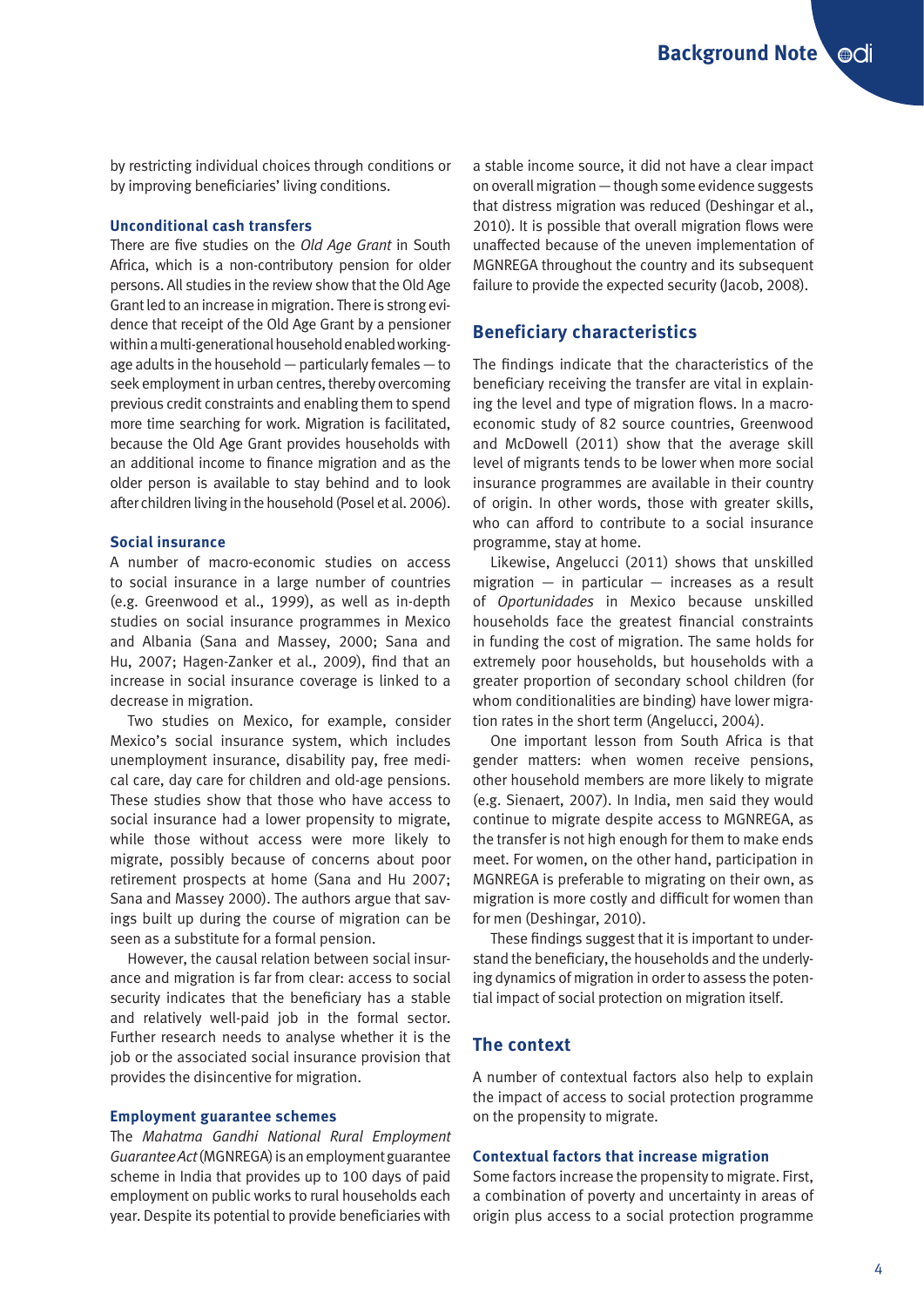seem to lead to greater migration. In deprived areas of origin, with poor employment prospects, the transfer may be used to finance migration, as documented in various studies on South Africa (e.g. Sienaert, 2008). Likewise, if there is a shock, such as a sudden drop in the income of farmers, the transfer may be used to finance migration, as happened in Nicaragua during the coffee crisis (Winters et al., 2005).

Second, social protection programmes that increase human capital or productivity and, therefore, enhance future gains from migration can lead to higher migration rates in the medium term or after the beneficiary loses eligibility for the transfer. Whether migration indeed increases, again depends on economic conditions and employment conditions in the areas of origin. Azuara (2009), for example, argues that *Oportunidades* beneficiaries are more likely to migrate after graduating from high school if they cannot find skilled employment at home.

#### **Contextual factors that decrease migration**

A number of contextual factors seem to make migration less likely. First, households having greater security as a result of access to social insurance or formal employment, clearly reduces migration, as the macro-economic studies on aggregate migration flows show (e.g. Greenwood et al., 1999).

Second, the provision of a stable income source can reduce the need to seek income elsewhere. MGNREGA, for example, was documented to provide a safety net for women that allowed them to forgo migration (Deshingar, 2010). However, this depends strongly on successful implementation of the programme and on the regular payment of the transfer (Deshingar, 2010; Jacob, 2008).

Third, conditions force beneficiaries to stay at home, at least in the short run, as in the case of *Oportunidades* (Angelucci 2004). However, these conditions rarely apply to all household members and have not, for example, prevented male adults from migrating in Nicaragua (Winters et al., 2005). Furthermore, transfers and conditions have a limited time-span and migration patterns may change in the medium term, particularly if beneficiaries have greater human capital and if economic conditions in the area of origin have not improved.

# **Considerations for policy-makers**

This analysis of the literature has shown that the provision of social protection can affect the propensity to migrate in a number of ways. Policy-makers cannot take it for granted that migration flows can be reduced with the provision of social protection. When designing social protection instruments that may also affect migration flows, policy-makers need to carefully consider intervention design, beneficiary characteristics, and context, and how these will impact on the decision to migrate. The following questions can be considered by policy-makers in this process:

- **•** *In terms of intervention design*: Would the conditions keep (all) household members at home? Would the transfer be adequate enough to prevent individuals or households from migrating? Would the transfer lead to greater human capital or productivity?
- **•** *In terms of beneficiaries*: Would the transfer affect men and women differently? How would the transfer affect the propensity to migrate of other household members who are not direct beneficiaries?
- **•** *In terms of context*: What would happen to migration flows over time, in particular once households lose eligibility for the transfer? Are employment opportunities sufficient to keep households at home, particularly if households acquire new skills as a result of the social protection programme?

As this review has shown, however, the impacts of social protection on migration flows are still poorly understood. Further empirical research is needed on the influence of intervention design, beneficiary characteristics, and context.

### **Conclusion**

This Background Note has assessed the current state of knowledge on the impact of access to formal social protection programmes on the propensity to migrate.

The 22 reviewed studies show that access to social protection can affect the propensity to migrate in a number of ways, with half showing that migration increased and the other half showing that migration decreased.

The relationship between access to social protection and migration flows is clearly not linear. Whether access to social protection increases or decreases the propensity to migrate ultimately depends on context, the design and implementation of the social protection programme, beneficiary characteristics, as well as the reasons that underpin a household's decision to migrate.

Written by Jessica Hagen-Zanker, ODI Research Officer (j.hagen-zanker@odi.org.uk) and Carmen Leon Himmelstine (carmen.leonhimmelstine@gmail.com)